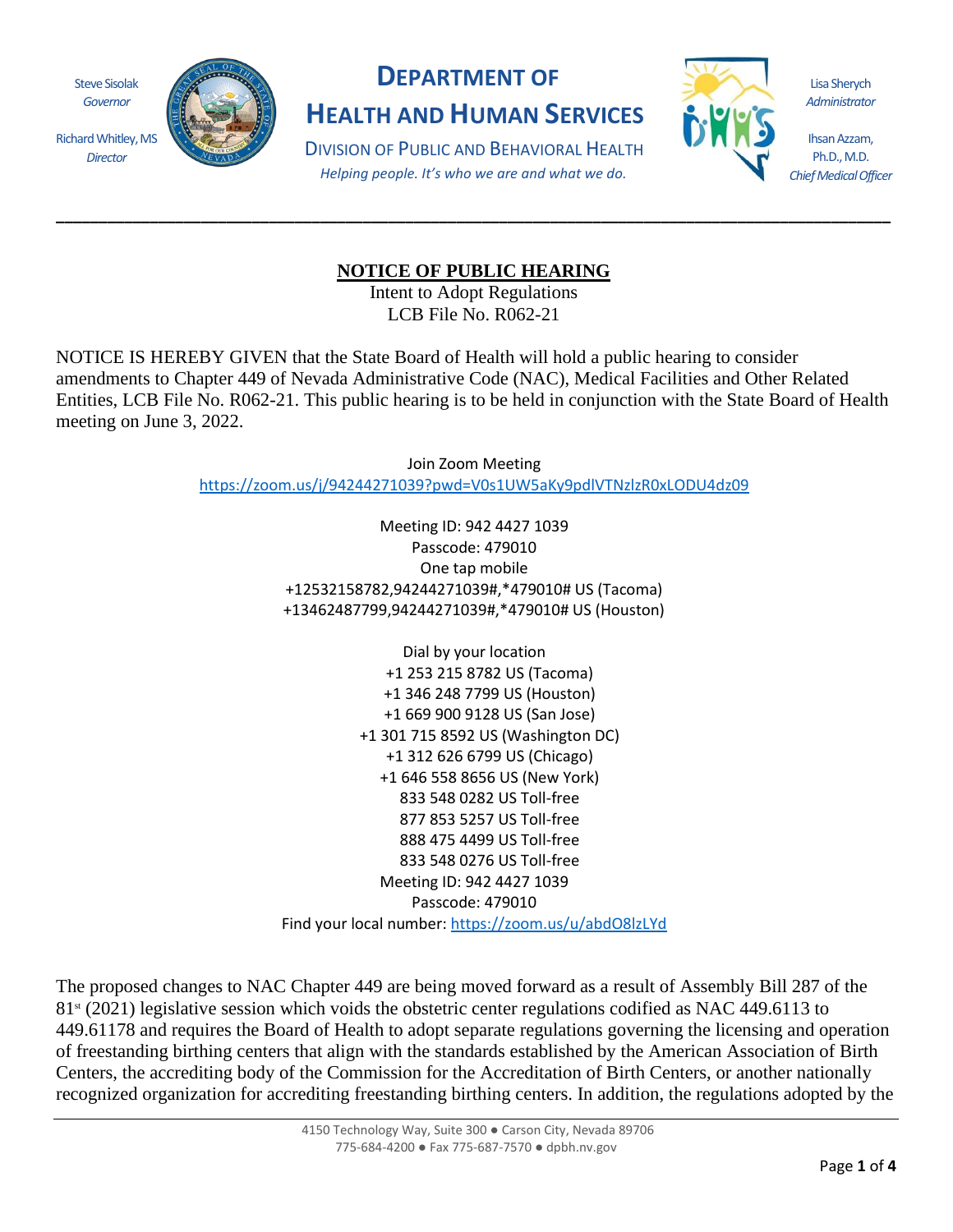Board of Health must allow for the provision of supervised training to providers of health care, as appropriate, at a freestanding birthing center.

The proposed changes to NAC Chapter 449 include the following major provisions. The major provisions require:

• A freestanding birthing center to be accredited by the Commission for the Accreditation of Birth Centers within a prescribed period after applying for a license from the Division.

The application submitted for the issuance or renewal of a license to operate a freestanding birthing center to specify the number of beds in the freestanding birthing center.

• Certain construction standards and equipment requirements of a freestanding birthing center be met.

• A freestanding birthing center to submit plans for any new construction or remodeling to the Division for review before the construction or remodeling begins.

• The Division to conduct an on-site inspection of a freestanding birthing center before issuing a license to the freestanding birthing center.

• A freestanding birthing center to maintain a supply of oxygen that is adequate to provide oxygen supplementation to all persons receiving care at the freestanding birthing center and requires the director of a freestanding birthing center to establish policies and procedures for the safe administration and storage of oxygen at the freestanding birthing center.

• A freestanding birthing center to develop and implement written policies and procedures for the control of infection and train certain staff members concerning those policies and procedures and requires members of the staff to follow the manufacturer's guidelines for the use and maintenance of all equipment, devices and supplies.

• A freestanding birthing center to maintain at least a 14-day supply of personal protective equipment to protect staff members from infectious diseases.

• A freestanding birthing center to comply with certain laws and regulations and provide any record maintained by the freestanding birthing center to the Division upon request.

• A freestanding birthing center to comply with and maintain a copy of the Commission for the Accreditation of Birth Centers standards adopted by reference.

• The director of a freestanding birthing center to ensure that the center maintains a personnel file for each member of its staff and each member of the staff of the freestanding birthing center holds the appropriate professional license, certificate or registration where required. It further establishes requirements for the staff who must attend each birth at a freestanding birthing center and certain additional requirements governing the provision of care.

• Certain qualifications for a birth assistant and outlines the activities that can be performed by a birth assistant.

• A program of supervised training for providers of health care offered at a freestanding birthing center to meet the requirements set forth in the proposed regulations.

The director of a freestanding birthing center to establish criteria for determining whether a pregnant person may give birth at a freestanding birthing center.

• A freestanding birthing center to inform a pregnant person or a person who has given birth at the center of their rights and the health status of the person and the fetus or newborn and allows a pregnant person or person who has given birth to inspect and purchase photocopies of their medical record. It also requires the director of a freestanding birthing center to adopt a procedure by which a person may submit a complaint concerning care provided or not provided by the freestanding birthing center.

The storage and administration of drugs at a freestanding birthing center meet the requirements set forth in the proposed regulations.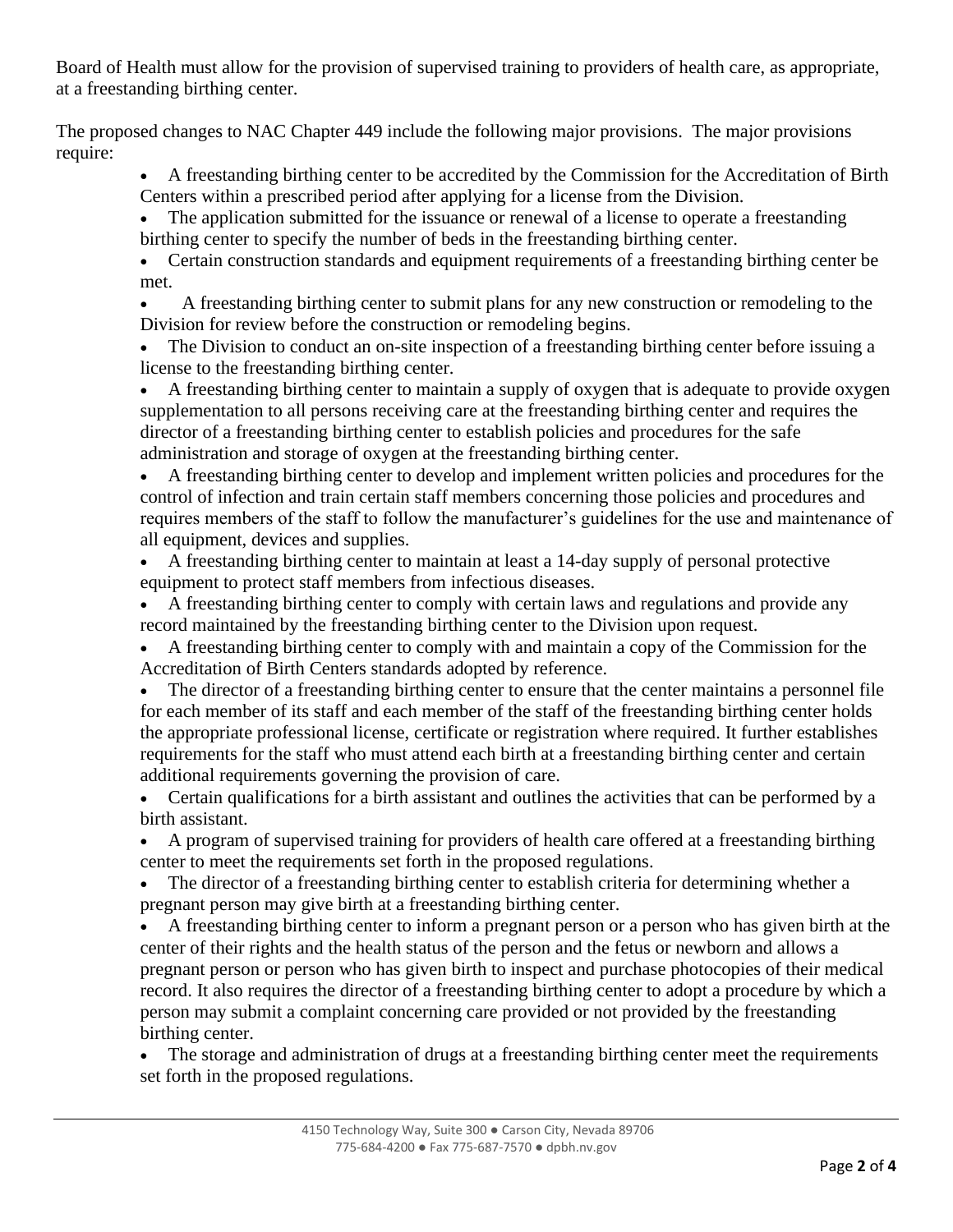The director of a freestanding birthing center or his or her designee to notify the Division not later than 24 hours after a death at the freestanding birthing center and requires the director of a freestanding birthing center to establish a procedure to ensure the provision of appropriate counseling to certain persons affected by a death at the freestanding birthing center.

In addition, the proposed regulations:

- Prescribe the fees to apply for the issuance or renewal of a license.
- Provide that episiotomy or repair of lacerations sustained during delivery does not constitute surgery and thus authorizes the performance of those procedures at a freestanding birthing center.

1. Anticipated effects on the business which NAC Chapter 449 regulates:

A. *Adverse effects*: on a small business opening a brand-new freestanding birthing center includes costs for building space, staffing costs, equipment and supplies, and other costs related to opening a new freestanding birthing center. The costs may vary depending on multiple factors, including but not limited to, location, size of the center, the number of staff employed, the staff mix, and other factors; therefore, the cost cannot be determined. There are also costs associated with the requirement to obtain and maintain current accreditation by the Commission for the Accreditation of Birth Centers.

B. *Beneficial:* The small business questionnaire revealed the following beneficial effects:

*With the proposed changes to birth attendants, our birth center can save an average of \$5,200/month and \$63,000/year on salaries. This is calculated at 30 births/month at \$350 per birth for a total of \$10,500. Estimating a conservative coverage for birth attendant at 50% coverage by student midwife/midwife in training.*

C. *Immediate:* The cost saving measure noted in, B. Beneficial, would be available to be implemented immediately upon the proposed regulations becoming effective.

D. *Long-term:* Cost savings associated with having the proposed regulations, to the extent possible, align with the accreditation body standards; therefore, reducing the regulatory burden to be met.

2. Anticipated effects on the public:

A. *Adverse*: None.

B. *Beneficial:* Gives pregnant persons that meet the criteria to give birth in a freestanding birthing center such an option. Provides a safe, regulated alternative for pregnant persons who meet the criteria to give birth in a freestanding birthing center to give birth.

C. *Immediate*: Upon the regulations becoming effective, will provide pregnant persons the benefits listed in B.

D. *Long-term:* Continued safe, regulated alternative for pregnant persons who meet the criteria to give birth in a freestanding birthing center to give birth.

3. The estimated cost to the Division of Public and Behavioral Health for enforcement of the proposed regulation.

These proposed regulations will not add any costs to the current regulatory enforcement activities conducted by HCQC as HCQC has been regulating obstetric centers and the freestanding birthing center proposed regulations will be replacing the obstetric center regulations.

Overlapping or duplicate Nevada state regulations will not be an issue as the obstetric center regulations have been declared void by Section 36.5 by Assembly Bill 287 of the  $81<sup>st</sup>$  (2021) legislative session.

Members of the public may make oral comments at this meeting. Persons wishing to submit written testimony or documentary evidence in excess of two typed, 8-1/2" x 11" pages must submit the material to the Board's Secretary, Lisa Sherych, to be received no later than May 17, 2022, at the following address: